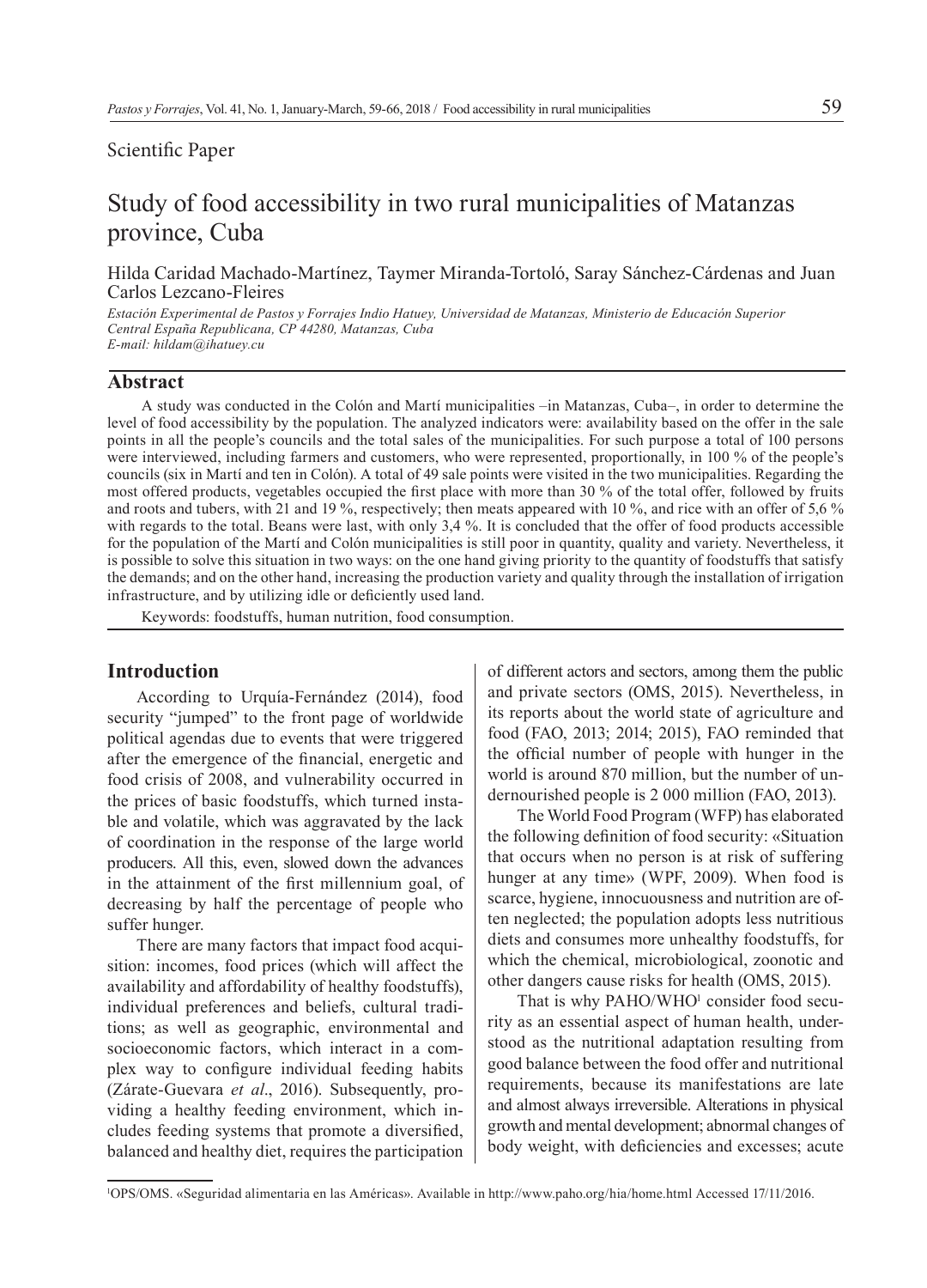and chronic morbidity; limitations in academic performance and in adults' productivity; as well as mortality in all the age groups are some of the short- and medium-term expressions of food and nutritional insecurity, whose later manifestation is human underdevelopment.

Valencia-Valero and Ortiz-Hernández (2014) report some of the most widely used instruments in Latin America to measure accessibility to food; thus, the food consumption basket or family shopping basket serves to establish global food supply amounts, and constitutes one of the essential components along with income information to establish poverty lines. Another indicator used to measure such accessibility is the so-called consumer price index; it is used to measure the changes, in time, of the general price level of the products and services that a population group uses, acquires or purchases for consumption.

As incomes increase, initially the proportion aimed at food products, which is frequently up to 80 %, remains stable. It is assumed that when the food needs are satisfied, the expenses start decreasing and it can be considered that this is the point at which food security starts. Finally, the food expenses tend to stabilize around 30 % when feeding stops posing problems (FAO, 1990).

The objective of this study was to determine the food accessibility in two rural municipalities of Matanzas province, Cuba, from the offers of the different agricultural products of the market.

# **Materials and Methods**

The work was conducted in the Martí and Colón municipalities<sup>2</sup>, of Matanzas province, during August, 2015. The markets in both municipalities were characterized by the absence of refrigeration or air conditioning equipment, and the merchandise was exposed to ambient conditions on wheelbarrows or counters.

The Martí municipality is located in the northeast of Matanzas province; it limits to the North with the Florida Strait, to the South with Perico and Colón municipalities, to the East with Villa Clara province and to the West with Cárdenas municipality. The main economic activity is animal husbandry-forestry, which is concentrated in the Martí Animal Husbandry Enterprise, Martí Food Crops

Enterprise and Matanzas Integral Forestry Enterprise; besides having a pig production enterprise.

Colón municipality is geographically located in the central-eastern portion of Matanzas province; it limits to the North with Martí municipality, to the South with Calimete municipality, to the East with Los Arabos municipality and to the West with Perico and Jagüey Grande municipalities.

The total geographical extension of Martí is 101 225,87 ha (1 012,25 km2 ); while Colón has 597,46 km2 . Both municipalities have roads that link their most important urban and agricultural areas.

The population of Martí municipality is distributed in 25 settlements, four urban and 21 rural ones. The total population represents 3,9 % of the total in the province. The urbanization degree is 54,1 %. At present it has a population of 22 305 inhabitants, from which 51,5 % are men and 48,4 %, women. From the population 60,3 % lives in urban zones and 39,7 % in rural areas.

The fundamental economic base of the municipality is supported on the agricultural activity, which explains that 54,5 % of all the entities belong to this sector; while 18,2 % belongs to the industry (salt industry and rice mill) and 27,3 % to the local organs of People's Power (commerce and gastronomy, food elaboration, and services for the population).

The population of Colón municipality is distributed in 47 settlements: seven urban and 40 rural ones. The population represents 10,1 % of the total population of the province. The urbanization degree is 82 % and it has a population density of 115,99 inhabitants per square kilometer. At present it has a population of 70 396 inhabitants, from which 49,7  $\%$  are men and 50,3  $\%$ , women. From the population, 79 % lives in urban zones and 21 % in rural areas, from the latter only 2 % is scattered. The main population nucleus is Colón city, with 63 % of the total population.

The economy of Colón municipality is based on the agricultural and agroindustrial activity. Within the territory industrial treatment is given to sugarcane, fruits and vegetables; to cattle, pig and poultry slaughter and distribution; as well as to milk processing.

*Characteristics of the population sample.* In each municipality surveys were made to consumers and farmers, and sale points of agricultural products

<sup>2</sup> The data of the municipal characteristics were obtained from CITMA, the municipal museum, and from institutions of the territorial governments.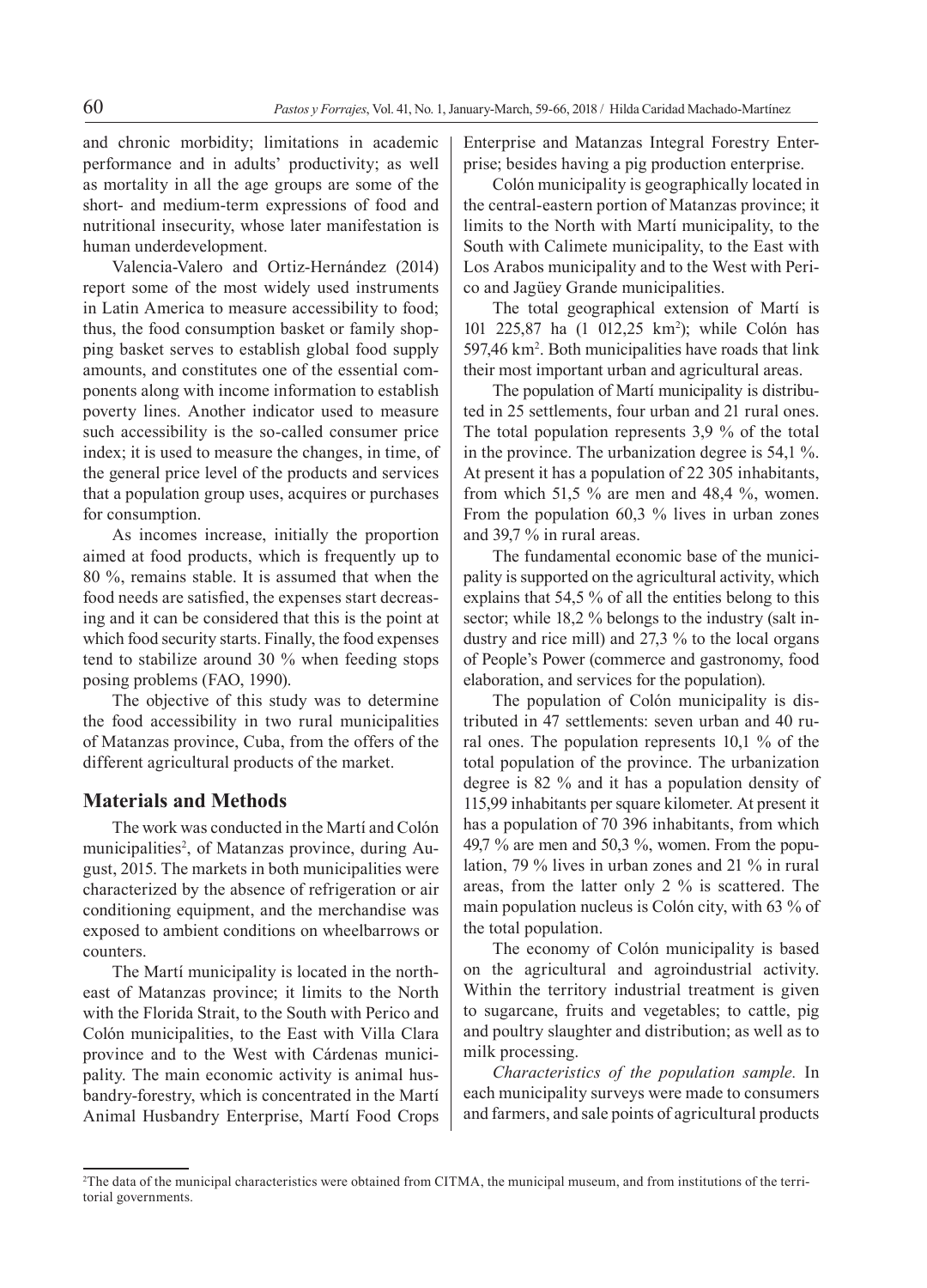were visited to know the availability of different products, the appearance frequency in the market and causes of their acquisition or not according to the consumers' and farmers' perception.

To conduct this work, a total of 100 persons were surveyed in each municipality, including farmers and consumers who were represented, proportionally, in 100 % of the people's councils (6 in Martí and 10 in Colón).

### **Results and Discussion**

Table 1 shows the main nutrient sources of some foodstuffs, and from them the most frequent in the market offer of Martí and Colón municipalities.

From the 55 particularly nutritious products indicated by FAO (table 1), 14 were present in the market of the studied municipalities. This could be interpreted as the total absence of an important group of necessary products in Cuban markets; however, it should be considered that the stores that charge in Cuban convertible pesos sell many of these products, but with prices which, in general, are only affordable by a small part of the population. Some products such as oil, sugar and rice are offered in a limited amount to all family units with state subsidies, which, although not satisfying the needs, relieve the families with lower incomes.

Figure 1 shows the most offered products, per item. Vegetables occupied the first place, with more than 30 % of the total offer; followed by fruits and roots and tubers, with 21 and 19 %, respectively; afterwards, with 10 %, were meats, followed by rice with an offer of 5,6 % with regards to the total. Beans occupied the last place, with only 3,4 %.

The highest offer corresponded to vegetables (roots and tubers and vegetables), which had the

Table 1. Foodstuffs rich in different nutrients, offered in the market during August, 2015<sup>\*</sup>

| Energy                                                                                                                                                                                                         | Protein                                                                                                                                               | Fat                                                  | Vitamin A                                                                                                                                                                                                                           | Vitamin C                                                                                                                                         | Iron                                                                                    |
|----------------------------------------------------------------------------------------------------------------------------------------------------------------------------------------------------------------|-------------------------------------------------------------------------------------------------------------------------------------------------------|------------------------------------------------------|-------------------------------------------------------------------------------------------------------------------------------------------------------------------------------------------------------------------------------------|---------------------------------------------------------------------------------------------------------------------------------------------------|-----------------------------------------------------------------------------------------|
| Corn<br>$Rice^{\Delta}$<br>Wheat<br>Barley<br>Potato<br>Sweet potato $\Delta$<br>$Taro^{\Delta}$<br>$\mathbf{C}$ assava $^{\scriptscriptstyle\Delta}$<br>Green plantain $\triangle$<br>Sugar<br>Sweets<br>Fats | Meats<br>Fish<br>$\bf{Beans}^{\Delta}$<br>Soybean<br>Milk<br>Eggs<br>Chickpeas<br>Yoghurt<br>Cheese<br>Amaranth<br>Ouinoa<br>Dry pea<br>Dry fava bean | Fat<br>Oils<br>Mayonnaise<br><b>Butter</b><br>Tallow | Spinach<br>Chard<br>Green<br>leaves<br>Squash<br>Carrot<br>Tomato $^{\Delta}$<br>$\mathbf{M}$ ango <sup><math>\triangle</math></sup><br>Papaya <sup><math>\triangle</math></sup><br><b>Banana</b> <sup><math>\triangle</math></sup> | Orange<br>Mandarin orange<br>Lemon<br>Grapefruit<br>Guava <sup><math>\triangle</math></sup><br>Pineapple $^{\Delta}$<br>Tamarind<br>Passion fruit | $\mathbf{Meats}^{\Delta}$<br>$Liver^{\Delta}$<br>Kidneys<br>Legumes<br>Spinach<br>Chard |

♦ According to FAO (2001).

∆ Most frequent foodstuffs



Figure 1. Percentage of the products offered per item.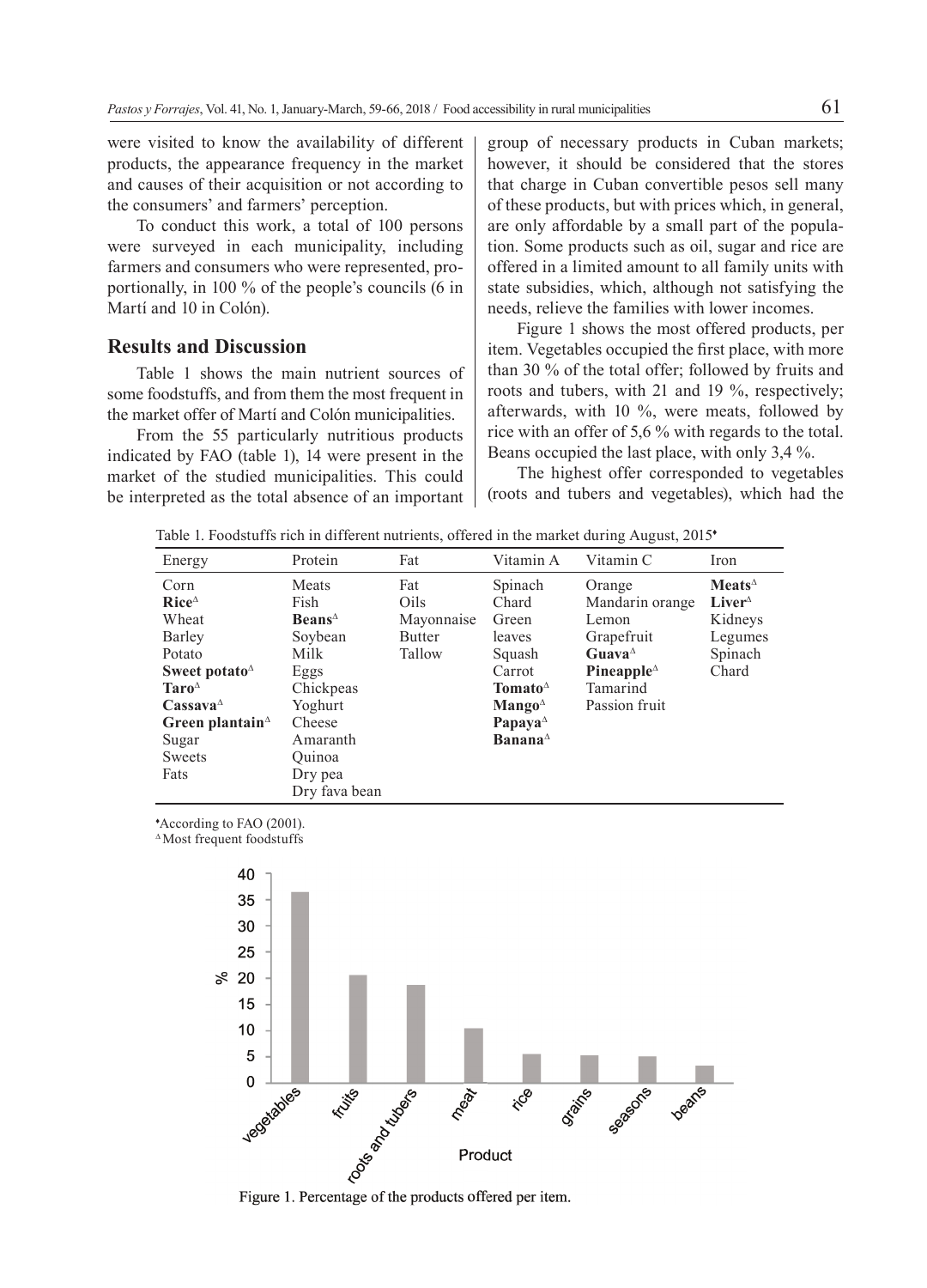lowest prices, favoring that they were the most purchased ones, followed by rice and beans in spite of their comparatively high relative prices and lower offer; this reaffirms the food preferences and feeding habits of this population (table 2).

Table 2. Most acquired products in the market (number of people, from the sample of 100, who acquired the products).

| Indicator     | Colón | Martí | Total |
|---------------|-------|-------|-------|
| <b>Tubers</b> | 45    | 40    | 85    |
| Vegetables    | 48    | 22.   | 70    |
| Rice          | 20    | 48    | 68    |
| <b>Beans</b>  | 29    | 22.   | 51    |
| Fruits        | 16    | 13    | 29    |
| Pork          | 13    | 12    | 25    |
| Taro          | 12    | 5     | 17    |
| Peas          | 0     | 4     | 4     |

Beans consumption is very important because it can substitute, in some meals, the consumption of animal products, since beans contain an equivalent amount of proteins. If they are consumed (as it is the Cubans' habit), along with rice, the biological value of the protein mix is remarkably increased (MINSAP, 2009).

Porrata-Maury (2009) reported the results of a diet survey applied to the Cuban population considered urban, which comprised the 14 provinces; fruits (20 %), vegetables (38 %) and milk products (45 %) were the least consumed food groups, compared with the recommendations. On the other hand, food fats and meats and their substitutes were the most consumed foodstuffs, which suggests that feeding habits have changed in cities with regards to rural zones.

Nevertheless, it is known that feeding is one of the elements which have experienced deterioration in recent years, mainly due to limitations in the total availability of food goods. This availability meant globally, in 1995, a supply of food energy equivalent to 91 % of the calories established by the nutritional requirements of the basic Cuban food basket. The gap with regards to the recommendations in terms of proteins and fats is also important (Ferriol, 1997), and all this could have influenced changes in food culture. In fact, food security in Cuba is not consolidated, which is shown in the statistics; they indicate that food production in 2013 decreased by 20 % and that the prices of the foodstuffs that the

country is forced to import to balance the nutritional scale increased by a similar proportion (Couceiro, 2007), all of which influences the quality of the diet consumed by the population (Crovetto *et al*., 2014). The weight excess affects one fifth of the Cuban population, a trend that seemingly will not be attenuated, at least in the next years; and cancer has replaced cardio-and cerebrovascular diseases as the main cause of morbidity and death in almost the whole country (Santana-Porbén, 2014).

The most acquired products in the market (table 2) showed that the preferences are maintained in the population's consumption culture of these municipalities, although vegetables moved to the first place because of the offer and prices; however, rice and beans with lower offer and higher price are included. The last choice was meat, due to its high prices. The higher acquisition of roots and tubers and vegetables with regards to rice and beans is due to the fact that they are the cheapest products, especially plantain, sweet potato and cassava. Machado-Martínez (2001) developed a participatory diagnosis in Martí, which proved that the salary proportion dedicated by the family to food was 70 %, value that FAO classifies as of food scarcity. Although the mean salary has been increased since then, it is still far from satisfying the family's needs.

At national level, the most sold products (data from 2009), according to the ONEI, were: plantain, 26 %; sweet potato, 21 %; tomato and squash, 10 %; while rice occupies sixth place with 6 % and beans, eleventh place with 2,1 %. Fruits occupied tenth place with 2,3 %, which shows the unbalance that still remains regarding quality, variety and preference in the population's food.

In that sense, figure 2 shows that the offer of products was low (31 products), and it was detected that in most people's councils not all of them were present (table 3). For the population to have access to a balanced diet, the productions should be aimed at that purpose, and preference should be given in prices and other policy instruments to the most necessary products.

With regards to the physical access to foodstuffs, it is difficult to make an accurate characterization of the closeness to «nutritional foodstuffs», because it is influenced by factors such as transport availability, conditions of communication ways and individual travel patterns, that is, the relative location of the home and the workplace (CONEVAL, 2010). After having the availability and price, then one can know how easy it is for a consumer to have physical access to foodstuffs.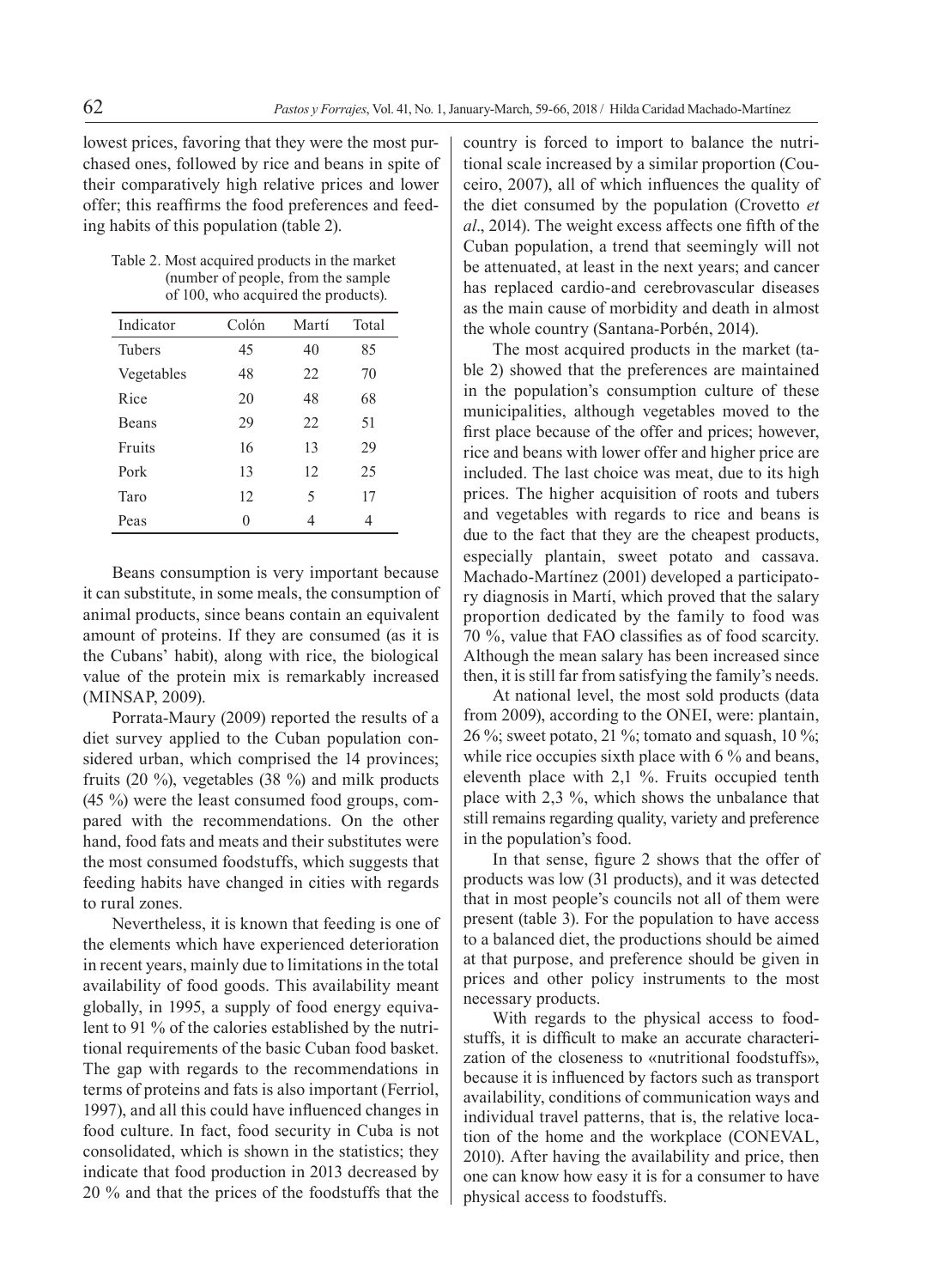

Figure 2. Frequency of the offers of the most common products.

| Table 3. Offer per people's council and mean calculated |
|---------------------------------------------------------|
| by the number of sale points ( $N =$ number of          |
| total products offered in the market in each            |
| people's council)                                       |

| People's councils  | N   | Mean  |  |
|--------------------|-----|-------|--|
| Martí municipality |     |       |  |
| Martí              | 63  | 9,65  |  |
| 28-Oct.            | 13  | 4,38  |  |
| Itabo              | 15  | 5,4   |  |
| Esteban Hernández  | 24  | 12    |  |
| Carlos Rodríguez   | 4   | 4     |  |
| Hoyo Colorado      | 19  | 6,47  |  |
| Colón municipality |     |       |  |
| René Fraga         | 16  | 16    |  |
| Colón Oeste        | 25  | 6,68  |  |
| Colón Este         | 141 | 23,55 |  |
| Colón Sur          | 10  | 5     |  |
| Zona industrial    | 39  | 19    |  |
| Sergio González    | 9   | 9     |  |
| Guareiras          | 24  | 8     |  |
| Banagüises         | 11  | 6,09  |  |
| Total              | 413 | 14,64 |  |

The cost of foodstuffs is one of the main factors that determine their election, which is shown not only in the quantity, but in the quality of food, when families try to lower expenses in this regard (Antentas and Vivas, 2014; Ayala-Gaytán and DíazDurán-Hernández, 2015). It has been observed that the population groups with low incomes have a higher trend to follow unbalanced feeding, and ingest few fruits and vegetables. Nevertheless, in some studies in European countries it was proven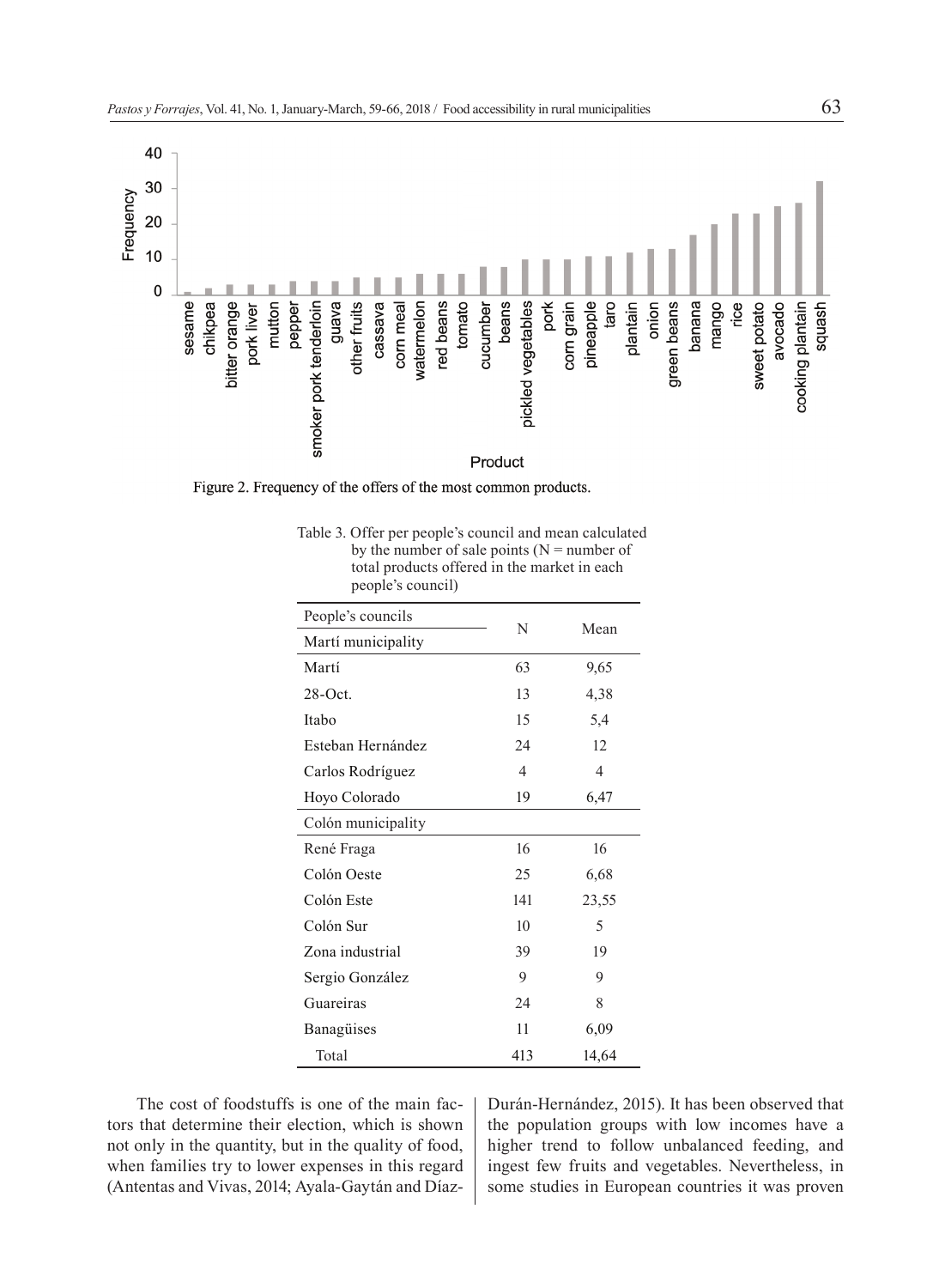that the fact of having higher amounts of money is not necessarily translated into higher quality feeding, although the food variety should increase (Lee, 2013).

The accessibility to commercial centers is another important physical factor that influences food election, and depends on such resources as transportation and geographical location. When available in towns and cities, healthy foodstuffs tend to be more expensive than in supermarkets (Dip, 2014).

Herrera-Cuenca (2011), when reviewing seven works related to food sales, found that the closeness of the sale was extremely important for food acquisition, and that food offer was determinant, because one cannot acquire what cannot be found on a sale shelf. Likewise, the sales that offered some kind of educational element promoted more the knowledge about health in the population; and, finally, the inequality factor in the offer among the markets of the most affluent zones with regards to the least economically favored zones was shown, because the difference in quality is important to the detriment of the most unprotected neighborhoods. Similar results were obtained by Pérez *et al*. (2013).

Precisely, one of the aspects stated by consumers in this study was the remoteness of the sale points with regards to households, taking into consideration that there is little density of points and rural transportation is very deficient in both municipalities, which banishes the possibility of product acquisition, even when there is money available or the prices are lowered.

The productive results of the studied municipalities were limited by the severe drought that affected Matanzas province in 2014. According to a report emitted by the Meteorology Institute and published in its website, on Friday, September 4 of that year, the country went through a critical situation with the rainfall cumulative value. Among the provinces with the most significant deficit of those classified with extreme and severe drought was Matanzas. The semester November, 2014-April, 2015, was reported among those with higher affectation, situation that was stressed in the trimester May-July, 2015, in which from the 10 municipalities classified as the ones with higher deficit in the country (from 124 in that category), 7 were from Matanzas and one of them was precisely Colón.

Nevertheless, it can be stated that the response capacity to this risk factor was high, if it is taken into consideration that Matanzas has the highest richness of underground waters of the country, for which the problem is of irrigation infrastructure. Soil agroproductivity is very good in Colón and acceptable in Martí; however, the soil surface dedicated to non-food crops is critical. In this sense, from 40 cooperatives between the two municipalities 25 are dedicated to sugarcane cultivation, from them 20 in Colon, which explains the lower production capacity of this municipality with regards to Martí; this, according to PMA (2001), would constitute a high risk factor for food vulnerability. The need to find alternatives for the increase of food crops would prevail. Nevertheless, the agricultural sector in Cuba has problems such as: low productivity, unutilized land resource, imperfections of the food markets, and insufficient dynamics in its productions, among others (García-Álvarez and Anaya-Cruz, 2015), which increase food vulnerability.

Another negative aspect with regards to food security is the food outputs of the municipality (figs. 3 and 4), which in many cases exceed 50 % of the total volume of their sales. There is a large volume of beans going out of the municipality, which affects the inhabitants' accessibility. This situation also occurs because of the absence of an entity that organizes and stabilizes the productive chain, due to the lack of realization of ownership in the agricultural sector, lack of complementarity relation between the market and planning, and the lack of systemic character in the reorganization measures of agricultural production, as stated by Nova (2014; 2016) and Suárez-Castellá *et al*. (2016) in different forums and published works.

Esqueda and Paolini (2014) stated that there is a strong link of welfare perception with foodstuffs and the possibility of finding them. This leaves room for later studies that allow to determine how the absence of preferred foodstuffs can negatively impact the welfare perception. The authors report that the relevance of feeding and the importance acquired by the understanding of the concept of welfare, associated to the consumption of goods or products, require higher research efforts about the relation that could exist between both of them. The results of this approach show that feeding, particularly the presence of certain foodstuffs in the diet, has direct incidence on the perception of need satisfaction, happiness and, definitely, welfare.

It can be concluded that the offer of food products accessible for the population of Martí and Colón is still poor in quantity, quality and variety. Nevertheless, production in these municipalities can be solved by two ways: on the one hand, giving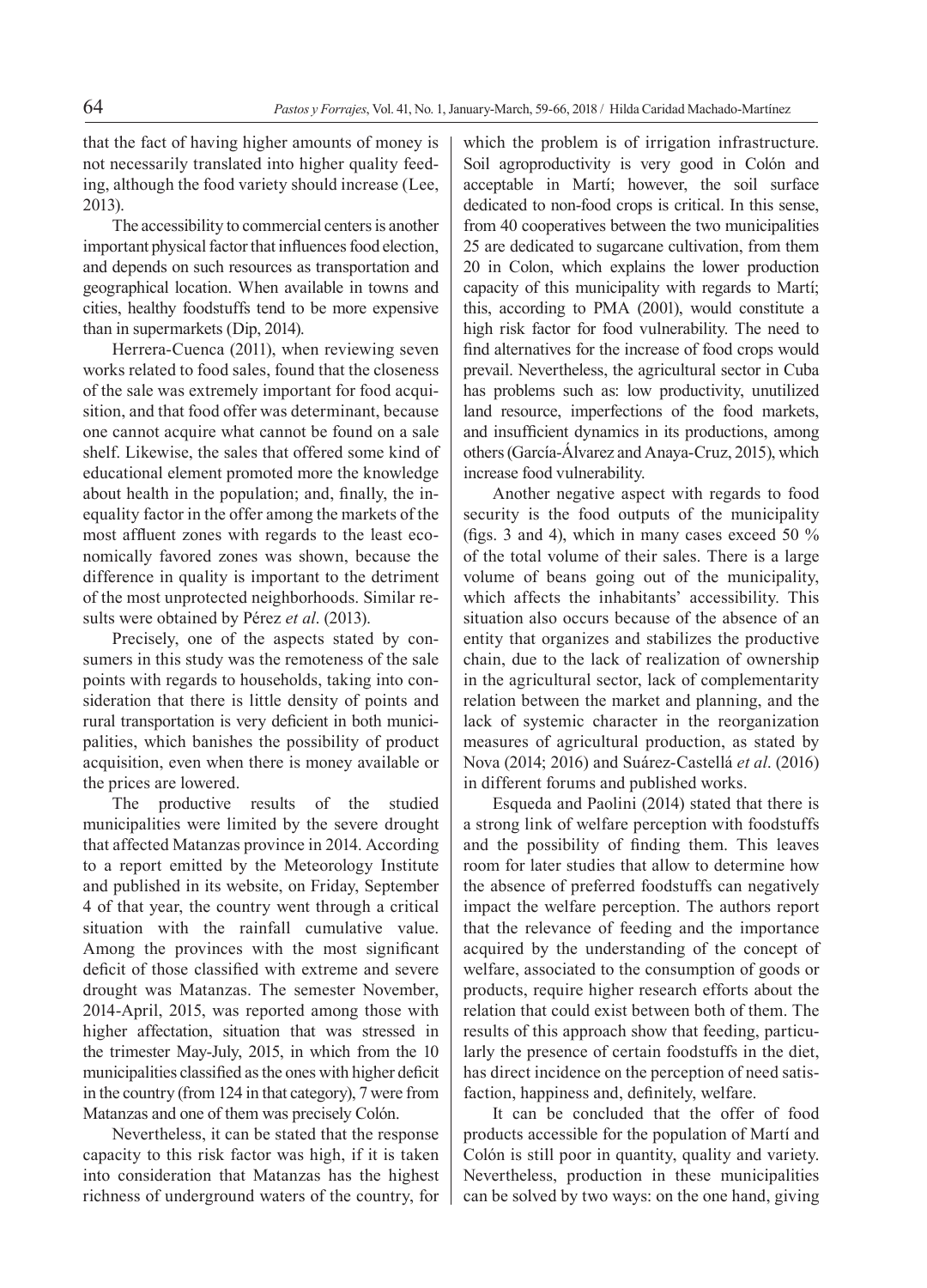

Figure 3. Percentage of productions going out of the municipality with regards to the total sales.



Figure 4. Hired productions in the Martí municipality

priority to the quantity of foodstuffs that satisfies the demands; and, on the other hand, increasing production, accompanied by variety and quality through the installation of irrigation infrastructure and utilizing idle or weakly used lands, as well as by means of the reorganization and stabilization of the chain. There is response capacity to the food vulnerability risks in both municipalities.

#### **Bibliographic references**

- Antentas, J. M. & Vivas, Esther. Impacto de la crisis en el derecho a una alimentación sana y saludable. Informe SESPAS 2014. *Gac. Sanit*. 28 (S1):58-61, 2014.
- Ayala-Gaytán, E. A. & Díaz-Durán-Hernández, Andrea. Infraestructura, ingreso y desnutrición in-

fantil en México. *Salud pública Méx*. 57 (1):22-28. http://www.scielo.org.mx/scielo.php?\_script=sci\_arttext&pid=S0036-36342015000100005&lng=es.2015. [27/10/2017], 2015.

- CONEVAL. *Dimensiones de la seguridad alimentaria: evaluación esratégica de nutrición y abasto*. México, D. F.: Consejo Nacional de Evaluación de la Política de Desarrollo Social, 2010.
- Couceiro, Mónica E. La alimentación como un tiempo de la nutrición, su disponibilidad y accesibilidad económica. *Rev. Cubana Salud Pública*. 33 (3). http://www.redalyc.org/ articulo. oa?id=21433319. [27/10/2007].
- Crovetto, Mirta; Uauy, R.; Martins, Ana P.; Moubarac, J. C. & Monteiro, C. Disponibilidad de productos alimentarios listos para el consumo en los hogares de Chile y su impacto sobre la calidad de la dieta (2006-2007). *Rev. méd. Chile*.